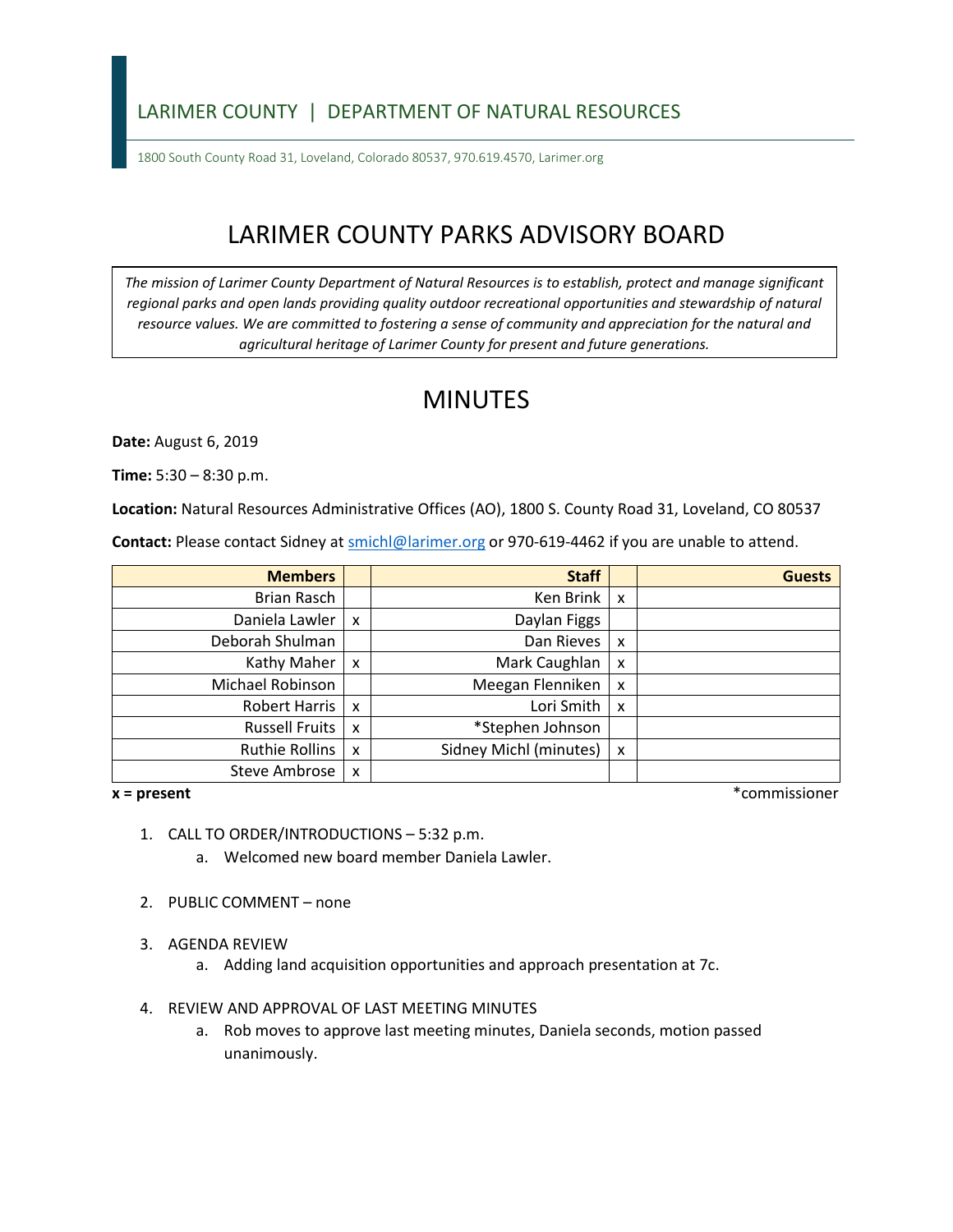#### 5. INFORMATION & ANNOUNCEMENTS

- a. Natural Resource events for this month: See [http://www.larimer.org/naturalresources.](http://www.larimer.org/naturalresources)
- b. To sign up for Parks Advisory Board minutes, go to [http://larimer.org/subscriptions.cfm,](http://larimer.org/subscriptions.cfm) enter your email, click 'Subscribe,' and then check the 'Parks Advisory Board' box.
- c. Applications are now open for the 2020 cycle of the Small Grants for Community online form, with awards announced by March 2019. If you know of an individual, organization, homeowners association or other group with a project that connects people to the land, please direct them to [www.larimer.org/small-grants,](http://www.larimer.org/small-grants) or have them contact Jennifer Almstead at <u>jalmstead@larimer.org</u>.<br>6. UPDATES & REPORTS Partnering program. Individual grant awards are available up to \$3,000 per project. Grant applications are due no later than Friday, September  $13<sup>th</sup>$ , by 5 p.m. through an

- a. Park District updates Dan/Mark
	- i. Mark Overview of HT Reservoir operations for new board member. 10k people anomaly this year, erosion of shoreline at Sunrise, spending a lot of time on visited HT Reservoir on 4<sup>th</sup> of July. High influx of paddle boards especially at Satanka, still working through concessionaire issue at Satanka Cove. Discussion of parking lot management and use of staff time. Water levels have been maintenance projects. Late night activity at Rotary continues to be a challenge.
	- ii. Dan Overview of Carter Lake operations. Discussion of high water levels and open ranger positions. maintenance challenges. Had a great summer and great staff, still looking to fill

### 7. DISCUSSION ITEMS

- a. Proposed Carter Lake Sail Club fees Dan
	- i. Dan proposed implementing a standard annual increase of 4% in 2020 based off inflation rate and "other revenue" projections provided by Harvey Economics. to take to BOCC. Discussion about taking an incremental approach to raising fees, differences between Sail Club and Marina. Board agreement for Dan to write draft proposal
- b. 25-year budget projections presentation Lori
	- i. Purpose
	- ii. Base Assumptions
	- Trails; 24.7% was spent on the Cost of Operating, Maintaining and Administering Carter, Horsetooth, Flatiron and Pinewood; 1.7% was spent on the Cost of iii. 'Old' Sales Tax 1996-2018 (\$91.5 million – 71% was spent Acquiring Interest, Protecting and Improving Open Space, Natural Areas, and Wildlife Habitat and of Open Spaces; 2.6% was spent on Improving Existing Regional Parks including Operating, Maintaining and Administering of Regional Parks)
	- iv. 2018 Ending Fund Balances
	- v. Operating Fund

This meeting will be recorded and archived according to law. Votes require a quorum. Public can view agenda and minutes at: http://legacy.larimer.org/boards/minutes/parks\_advisory\_board.cfm

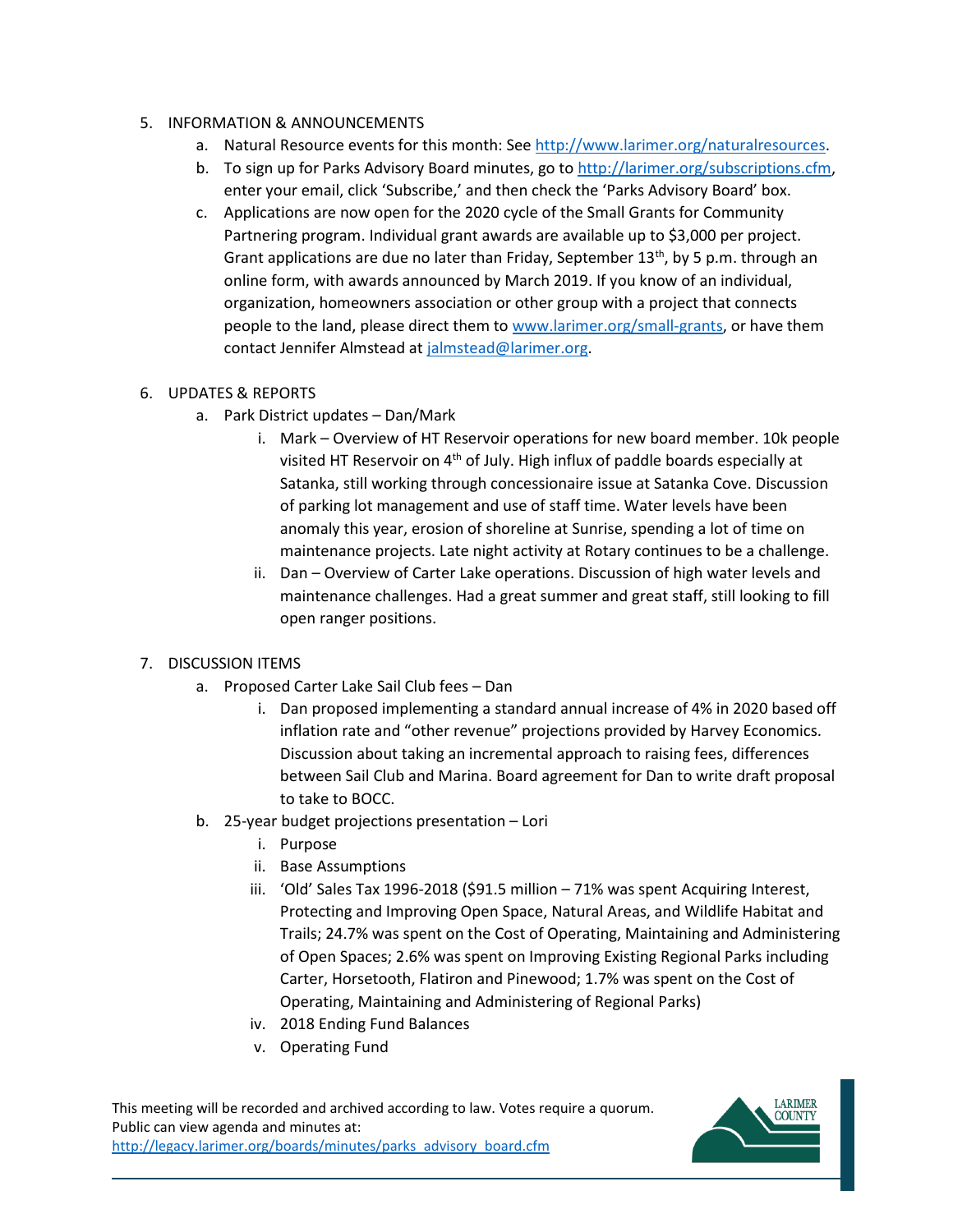- vi. Capital Projects
- vii. Capital Funding Targets (\$80 million 30% Partnerships, 29% Lottery, 27% Parks, 14% Sales Tax)
- viii. Management and Maintenance
- ix. 'New' Sales Tax Ballot Language/Constraints
- x. 'New' Sales Tax Allocation Targets (Anticipated to generate \$370 million 48.9% Restoration; 12.7% Improvement of Open Spaces, Natural Areas, Wildlife Management, Maintenance and Administration of Open Spaces, Natural Areas, Wildlife Habitats, and Trails; 35.3% Acquiring Interest and Protecting Open Space, Natural Areas, Wildlife Habitat, Parks and Trails, and Restoring and Enhancing Native Plant and Animal Communities and Other Habitat Related Habitats and Trails; 3.1% Improvement of Carter Lake, Horsetooth Reservoir, Flatiron Reservoir and Pinewood Reservoir)
- xi. Sales Tax Allocations
- xii. Levels of Service Acres per Capita
- xiii. Public Access Anticipated on 4-6 future sites, assumption is to charge user fees given long-term management costs to provide public access.
- xiv. Summary
- xv. Discussion on Parks vs. OS properties and management of rural vs. urban properties.
- c. Land acquisition opportunities and approach presentation Meegan
	- i. Urgency and Fundamental Shift in Approach to Land Acquisitions
	- ii. Map of LCDNR Open Spaces, Parks, and Priority Areas
	- iii. Acquisition Opportunities Analysis and Approach
	- iv. Acquisition Opportunities Summary

#### 8. ACTION ITEMS

- 9. US BUREAU OF RECLAMATION UPDATE (no staff attending)
- 10. BOARD MEMBER REPORTS
- 11. DIRECTOR'S REPORT: Ken Brink
	- Lake, LC matching funds up to \$3 million. Recently found out we are shortlisted, more driving enforcement shifts per month, funded by state grant. Horsetooth enforcement a. Thanks to Dan, Mark, and Jenn for putting together FLAP grant application, requested \$7 million for road and paving improvements and expansion at HT Reservoir and Carter updates to come. In the process of hiring rangers, 2 rangers are starting Academy on Aug.  $12<sup>th</sup>$ . Partnering with the Sherriff's Department to perform a couple of impaired plan being formulated. Rescue training is ongoing. Waste water study is 2/3 complete, engineers will attend PAB in next 2 months to give update. Thank you to all the field staff for their hard work during busy season while being short-staffed.

This meeting will be recorded and archived according to law. Votes require a quorum. Public can view agenda and minutes at: http://legacy.larimer.org/boards/minutes/parks\_advisory\_board.cfm